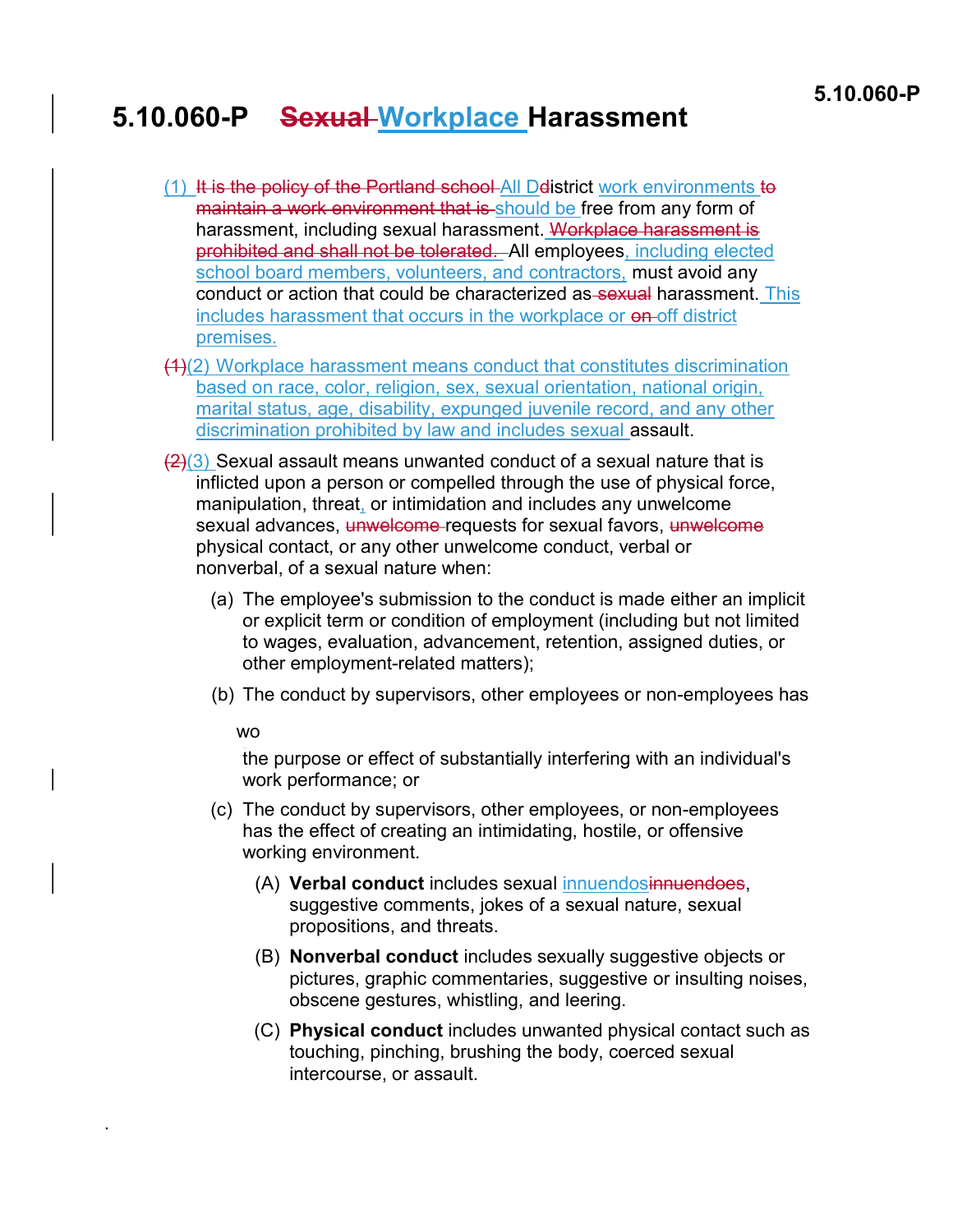- $\frac{(3)(4)}{8}$  No employee may use the authority of his or hertheir position to 5.10.060-P subject any other employee to sexual harassment, as described above, or to coerce, encourage, or force another into a romantic relationship.
- (5) When it is brought to their attention, administrators and supervisors must take affirmative steps to stop workplace harassment, including sexual harassment by subordinates or non-employees, including warning, discipline, and recommending possible dismissal of the offending employee.

(6) Any district employee who believes they have been subject to workplace harassment may file a report with

(a) their supervisor or

.

- (b) the Human Resources Department Complaint hotline Employees may also make a report of sexual harassment to the Title IX Director for the District. Employees may also file a report through the
- (c) the Oregon Bureau of Labor and Industries' (BOLI) complaint resolution process
- (d) or through other avenues available under civil or criminal law
- (e) Employees may also make a report of sexual harassment to the Title IX Director for the District.
- (4)(7) All incidents of behavior that may violate this policy shall be promptly investigated. The District will make every reasonable effort to safeguard employee privacy and preserve confidentiality to the extent the investigative process allows. Employees who experience, or who are aware of sexual harassment should inform the Executive Director of Human Resources or designee. The district will make every reasonable effort to safeguard employee privacy and preserve confidentiality to the extent the investigative process allows.
- (8) There will be The District will not tolerate retaliation by any dDistrict official or employee against any person who in good faith reports conduct believed to constitute sexual workplace harassment. The Delistrict reserves the right to may discipline employees who provide false information or make a complaint in bad faith.
- (5) The District may not require or coerce an employee who makes an allegation of workplace harassment to enter into a nondisclosure or nondisparagement agreement unless it complies with ORS 659A.
- (10) An employee who makes a complaint of workplace harassment will be provided with notice that they have a right to seek redress through internal and other processes. The District will provide this notice, including all information required by law, including, timelines for relief for available administrative or judicial remedies, to the employee upon